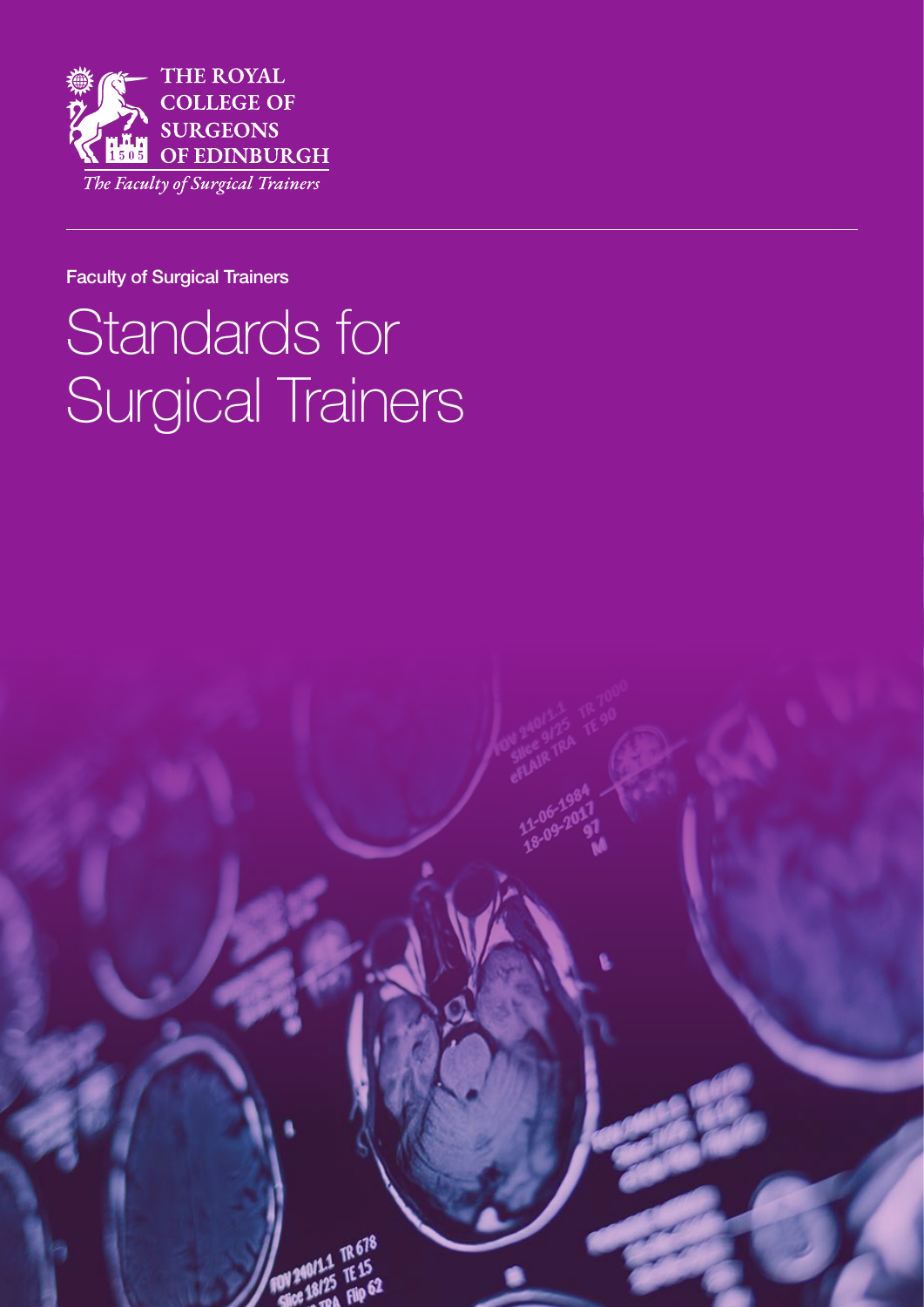# Faculty of Surgical Trainers

The Faculty of Surgical Trainers aims to promote and professionalise the role of the surgical trainer. We are the first and only faculty of our kind in the UK dedicated to supporting and developing surgeons in their role as surgical trainers. We want to increase the profile and recognition of surgical education and training and disseminate the message that excellent surgical training means excellent and safe patient care.

Further details of the Faculty and how to join can be found at fst.rcsed.ac.uk

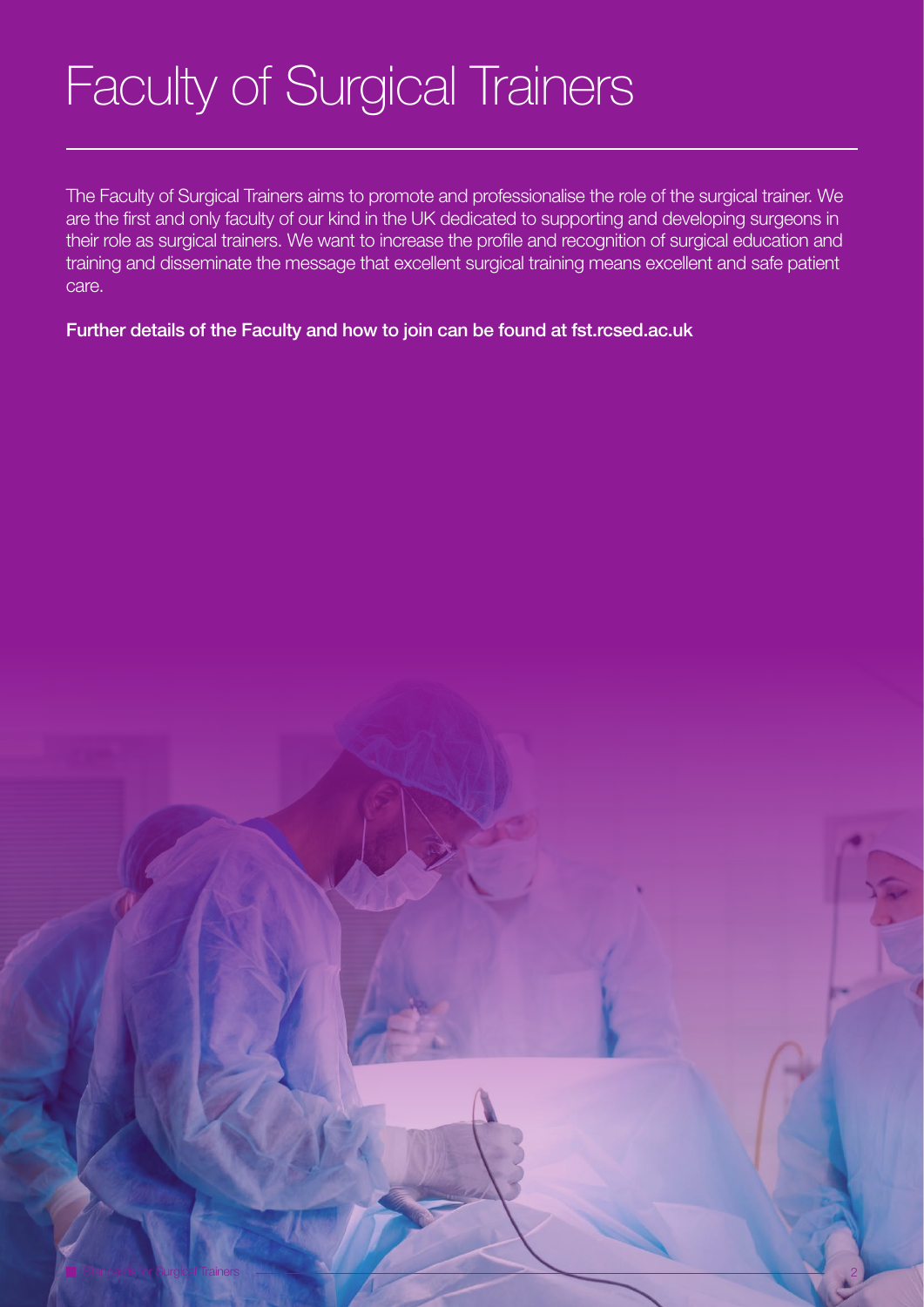## Table of Contents

#### Foreword

#### Introduction – Rationale for this Document

#### The Need for Surgical Standards

Uniqueness of Surgical Training

Changes in the Landscape

Professionalisation of Training

#### Developing Surgical Standards for Trainers

#### **Standards for Surgical Trainers**

Framework Area 1: Ensuring Safe and Effective Patient Care through Training Framework Area 2: Establishing and Maintaining an Environment for Learning Framework Area 3: Teaching and Facilitating Learning Framework Area 4: Enhancing Learning through Assessment Framework Area 5: Supporting and Monitoring Educational Progress Framework Area 6: Guiding Personal and Professional Development Framework Area 7: Continuing Professional Development as a Trainer

#### Providing Evidence for the Standards

The Need for Evidence Using the Evidence Use of the Standards

Meeting the Standards

#### Generating and Collecting Evidence: The Trainer's Portfolio

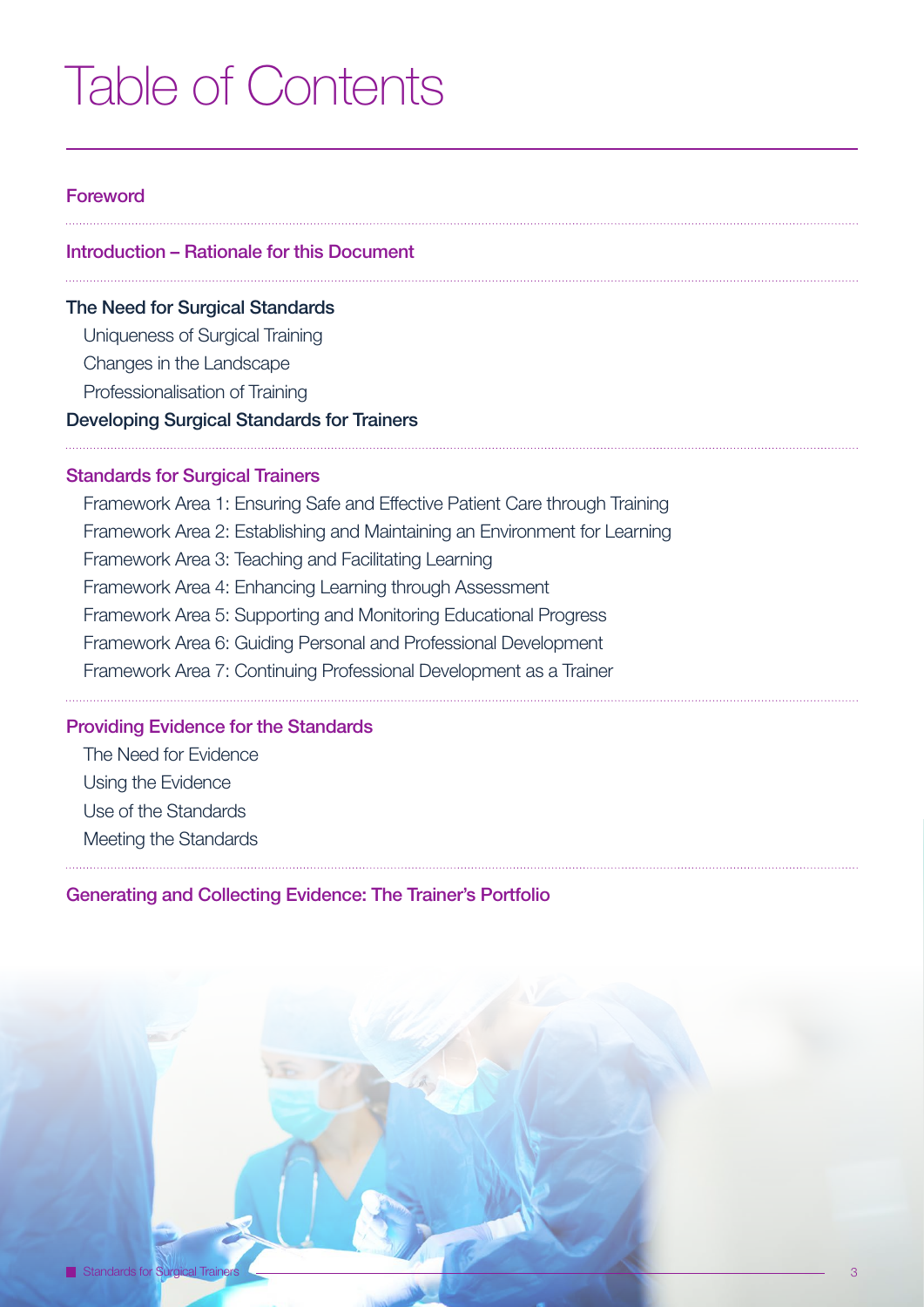## Foreword

Since the first edition of Standards for Surgical Trainers which was launched by our Faculty of Surgical Trainers in April 2014, recognition of the importance of high quality surgical training has proceeded apace. The standards which were outlined in that document have been endorsed by the Joint Committee of Surgical Training and by the General Medical Council (GMC) and are seen as an example of good practice having been adopted as the gold standard for surgical trainers throughout the UK. During the past three years the Faculty has also gone from strength to strength, with a membership now exceeding 500 in the UK and in the international community. This second edition of Standards for Surgical Trainers builds on the experience of the last three years and takes into account the GMC's implementation in 2016 of a process for the formal recognition of all trainers in surgical care.

While the framework for the standards of surgical training outlined here remains unchanged, the concept of a Trainer's Portfolio to record training activity has matured. The Faculty of Surgical Trainers has worked closely with the UK Intercollegiate Surgical Curriculum Programme (ISCP) project board to develop a dedicated Trainer's Area, within the latest version of the ISCP website. This will enable you to gather the necessary evidence on your performance

as a trainer which will be automatically mapped to the relevant domains of the standards framework outlined in this document. This Trainer's Portfolio – which is now embedded within ISCP – contains, with refinements, the same seven elements that define a surgical trainer as described within the original Trainer's Journal. The evidence that you collect, relating to these elements within the portfolio, can be used to generate a record of your training activity in support of your appraisal and continued recognition as a surgical trainer.

It is our hope that the principles and framework outlined in this document will be of use to you wherever you practice, either in the UK or in the international community, and we look forward to hearing your feedback and your experiences as you apply these Standards. Finally, I would like to extend my thanks to the dedicated team in the Faculty of Surgical Trainers, led by Mr Craig McIlhenny, for their hard work and sustained commitment in developing and refining this set of standards for the benefit of all of us who strive to deliver high quality surgical training wherever we might practice.

Professor Michael Lavelle-Jones, President, The Royal College of Surgeons of Edinburgh

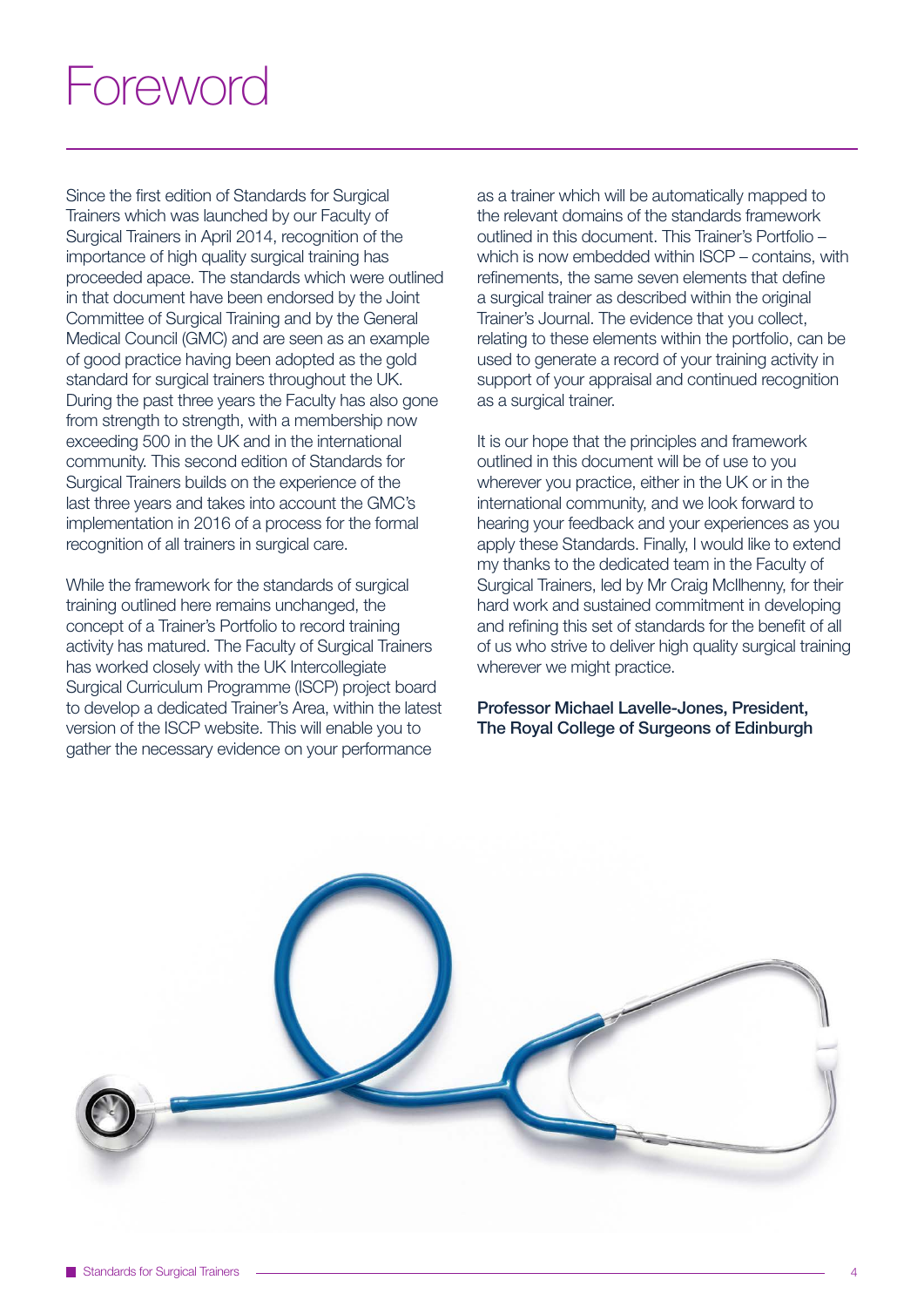## Introduction – Rationale for this Document

The quality of surgical training that we provide dictates the quality of surgical care both now and in the future. While the standards of surgical training are for the most part very high, we know from surgical training's position at the bottom of the satisfaction stakes in the GMC training survey that there is room for improvement. As a Faculty of Surgical Trainers we are working to champion not only continuing excellence in surgical training as a whole but also the personal journey towards excellence as a trainer for the benefit of both our patients and trainees.

In 2016 the General Medical Council implementeda process for the formal recognition of all trainers in secondary care. This recognition process means that trainers are now required to demonstrate that they are properly trained and equipped for their training role.

The framework upon which the GMC built this recognition process is that set out by the Academy of Medical Educators (AoME). This framework consists of seven domains, listed below. Named educational supervisors will need to map their activity to all seven of the domains while named clinical supervisors will need to map to five of the domains.

Acknowledgement of the importance of this recognition process led the Faculty of Surgical Trainers to release the first edition of the Standards for Surgical Trainers in 2014. These Standards were endorsed by the GMC and adopted by the Joint Committee of Surgical Training as the standard for surgical trainers in the UK. Since then, the Faculty has worked closely with the Intercollegiate Surgical Curriculum Project (ISCP) to integrate the Standards into the new version of the ISCP website.

To coincide with this collaboration, we have written this second edition of Standards for Surgical Trainers. The Standards themselves have not changed, but the context for the Standards has, as has the way in which you as a trainer can now access(ISCP) project board to develop a dedicated Trainer's Area, within the latest version of the ISCP website. This will enable you to gather the

- A. Ensuring safe and effective patient care through training.
- B. Establishing and maintaining an environment for learning.
- C. Teaching and facilitating learning.
- D. Enhancing learning through assessment.
- E. Supporting and monitoring educational progress.

- F. Guiding personal and professional development.
- G. Continuing professional development as an educator.

Surgical training is patient safety for the next 30 years."

Consultants formally and directly involved in training should be identified and they must be trained, accredited and supported.

Professor Sir John Temple, Time for Training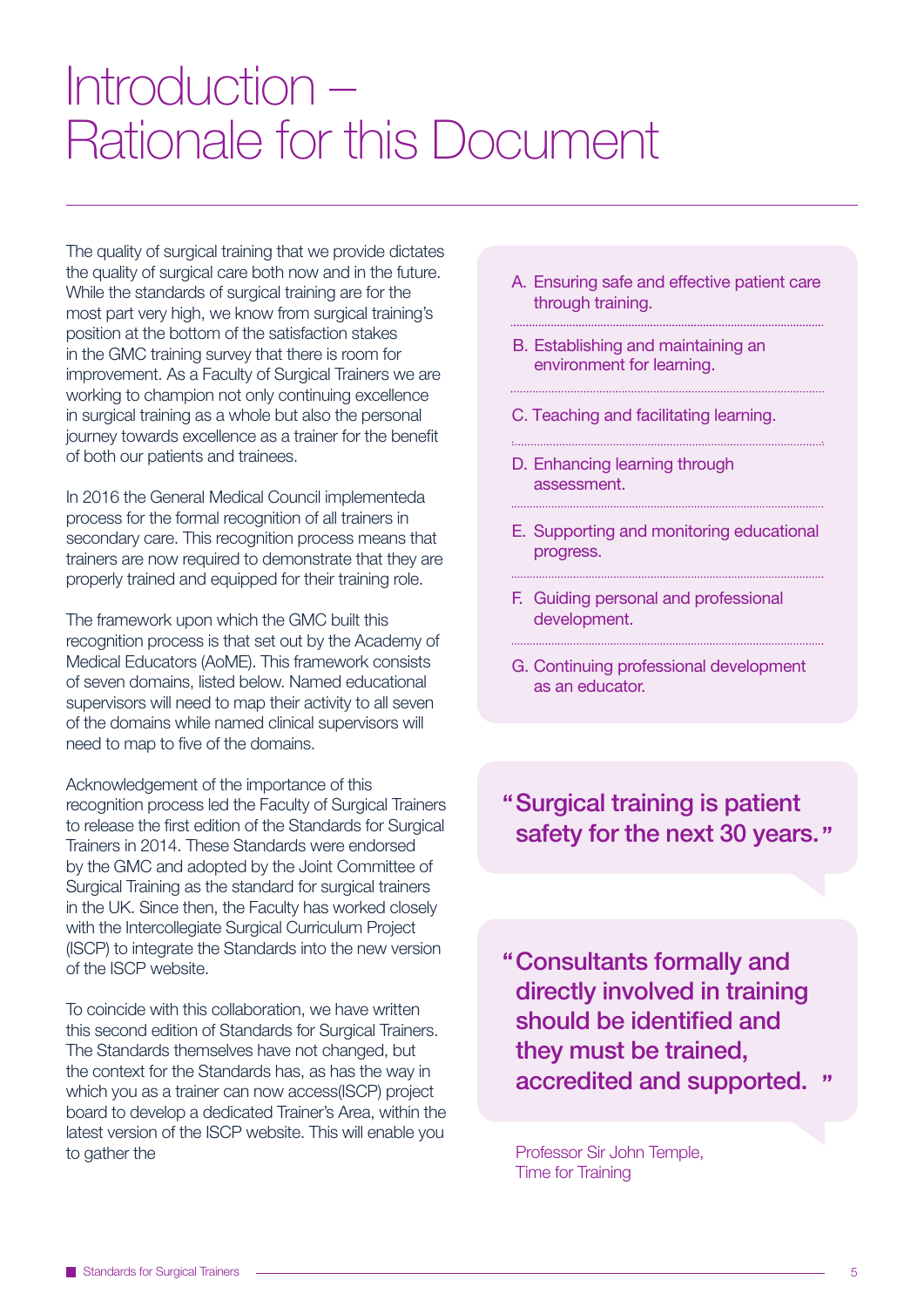### The Need for Surgical Standards

#### Uniqueness of Surgical Training

The practice of surgery differs from other avenues of medical practice in that it incorporates a set of practical skills alongside technical knowledge and professional attitudes. Surgeons need to have a high level of technical dexterity, an expert knowledge of their subject matter, and be able to apply that knowledge in specific clinical situations, while demonstrating excellent communication, leadership and teamworking skills.

Surgical trainers need to be able to teach all of these skills in an environment where both they and their trainees are engaged in the process of surgical care for patients. With an ever-expanding surgical curriculum, and ever-shrinking time for training, it is essential that our surgeons of the future are trained effectively and efficiently. If we place less emphasis on this rigorous pursuit of continuing excellence in surgical training, we do so at the risk not only to ourselves but to our patients now and in the future.



#### Changes in the Landscape

For centuries, postgraduate medical education has relied on learning through observation and graded participation. In surgery in particular the training model of learning by osmosis and trying, like an apprentice, to emulate the master has been commonplace. Although this system did perhaps have more rigour than is at times now suggested, it lacked structure, focus and accountability.

This apprenticeship model, where the main indicator is time served, and where trainees are expected to absorb knowledge from their long hours of service provision, has been largely abandoned in today's NHS. We now have to train in a much more structured and educationally sound way with more focus on the outcome we want to achieve at the end of the training program.

Trainees now work in an environment where they (and their patients) are protected from excessive hours. They also now train in a more distributed environment – with almost complete fragmentation of the old 'surgical firm' structure. While this is often seen as a negative influence on training, in fact we now need to ensure that our trainees are prepared to work and function within such a multidisciplinary team environment demonstrating specific non-technical skills in teamworking, leadership and communication.

Learning to be a surgeon, with the operative, clinical and non-technical skills that this requires always has been, and always will be, something that must be learned on the job. Despite the changes discussed above, we firmly believe that high quality and safe surgical training must be delivered by trained trainers in an appropriate and graded fashion within a service environment. The current landscape, however, means that surgical trainers must adopt new methods and approaches to education and training to ensure that the clinical setting maintains this central role in training.

These new demands provide us as surgical trainers with an opportunity to embrace change and to champion high quality surgical training.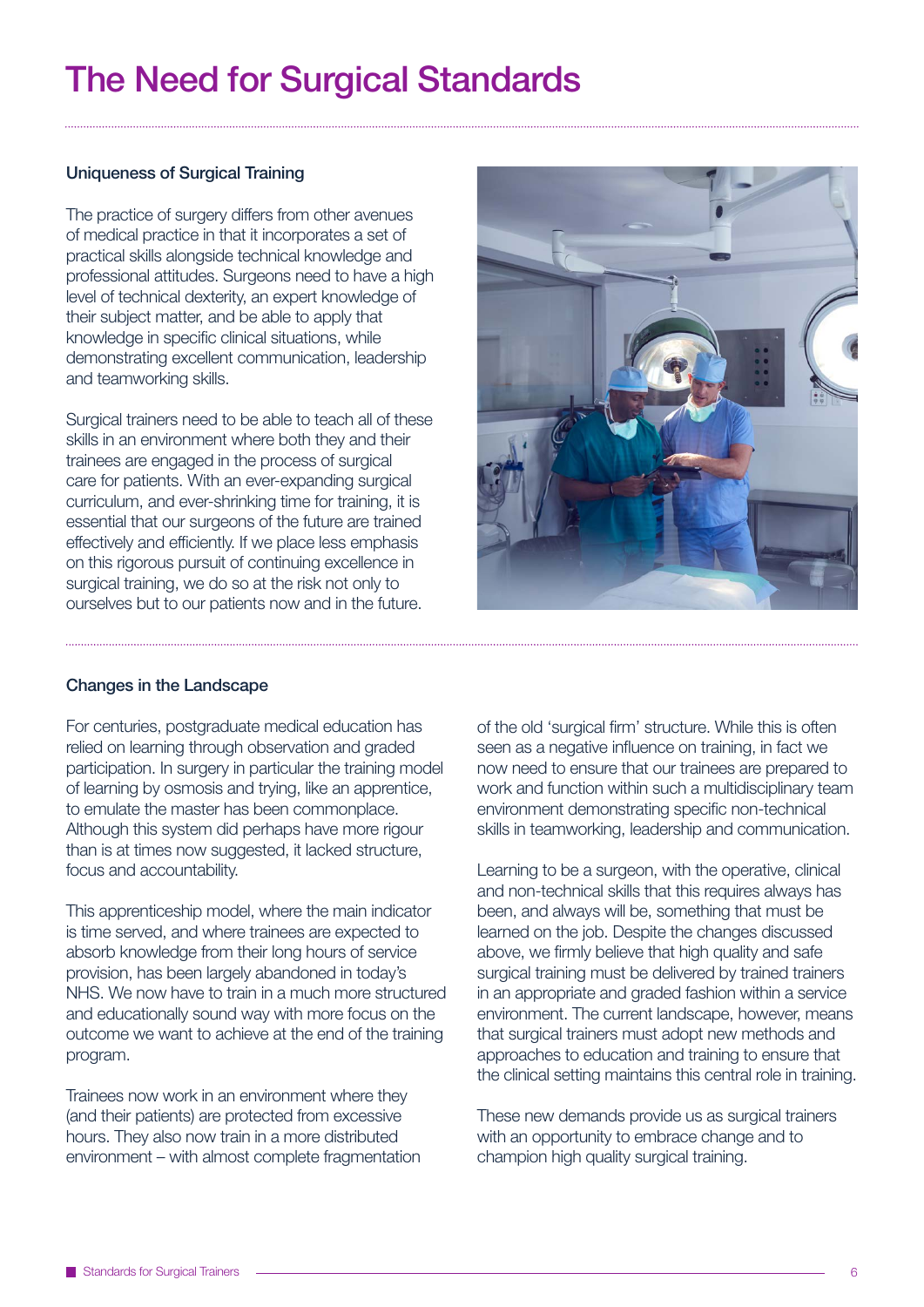#### Professionalisation of Training

These changes in our training landscape have driven a move towards the professionalisation of medical training and surgeons need to remain at the forefront of this change. We are working in an environment where there has been an inexorable growth in accountability not only to patients, service, and regulators but also to our surgical colleagues in training themselves. Continuing to maintain excellence in surgical training means that we need to embrace rather than resist this professionalisation.

In order to continue to deliver the highest quality training in our changing, and some would say challenging, current environment we need to shift our paradigm for thinking about surgical trainers. In our new paradigm surgical trainers need to be appropriately trained and accredited to deliver the highest quality training in the changing workplace. This accreditation process should be seen as a first step moving us closer to a world where training activity is properly resourced, recognised and rewarded.

We welcome a process for the formal accreditation and professional development of trainers. Until recently there were no agreed standards across the UK for appointing Educational Supervisors nor for determining the minimum acceptable training or qualification, no agreement on the continuing professional development needs of surgical trainers, no defined quality markers, no defined syllabus for the skills a trainer should acquire, and no consistency as to the time allocated for educational activity within job plans.

As a surgical body we need to ensure that this accreditation of trainers is not just an added bureaucratic burden but that it adds value and benefits the trainer, the trainee and ultimately our patients. In this new world our watchwords are quality and safety in all that we do, and this applies as much in the training arena as it does in patient care. Our training schemes and the products of those schemes need to be open to public scrutiny; we need to be able to stand proudly as surgical trainers and continue to ensure the provision of excellent and safe surgical care for the next generation.

The FST Standards form the basis of our graduate programmes in surgical education at the University of Melbourne and the Royal Australasian College of Surgeons, and are reflected in our curriculum. It is valuable having these standards articulated.

Debra Nestel, Professor of Surgical Education, University of Melbourne

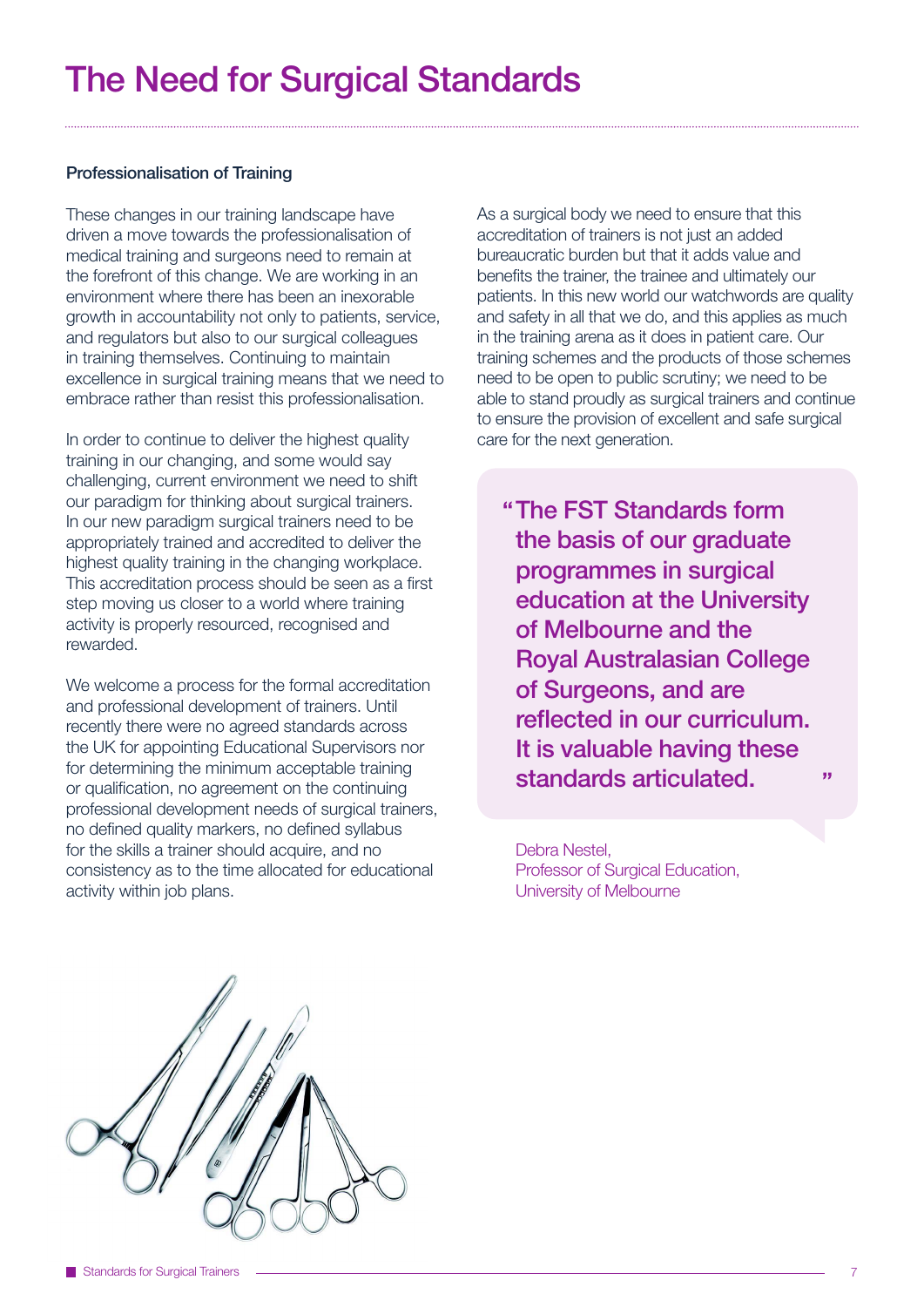### Developing Surgical Standards for Trainers

In 2012 the GMC published its initial implementation plan for the formal recognition of all trainers in secondary care. The framework devised by the Academy of Medical Educators (AoME) was adopted to provide a framework on which to base such an accreditation process. These AoME descriptors, however, lacked a surgical context. The Faculty of Surgical Trainers of the RCSEd responded by forming a small working group to review the AoME standards and to place them within a framework that would be of practical use to a surgical trainer.

The original standards were reviewed in depth, creating alternative phrasings applicable in a surgical context, and adapting or adding elements where necessary to fit surgical training practice. Throughout the process the original framework headings were maintained.

With the eventual aim in mind, that the standards would form the basis for trainer appraisal and accreditation, a detailed list of appropriate evidence was compiled. The original broad-brush references to sources of evidence were replaced by a detailed list; each linked to a specific standard to ensure that all of the standards could be demonstrated and evidence gathered or generated.

This produced a comprehensive and extremely detailed document but one which was unwieldy and impractical for routine use by surgical trainers. This document was therefore edited to produce a useful set of standards using the following criteria:

- 1. Each framework area should have nomore than seven elements, including two standards for the excellent trainer.
- 2. Standards should focus on areas that are clearly indicative of effective or excellent behaviour rather than be an exhaustive list of all behaviours.
- 3. The standards should have high facevalidity and reflect surgical training practice.

Since their initial launch, the Standards have been quoted by the GMC as an example of good practice and have been presented to and approved by the Joint Committee on Surgical Training (JCST) who have endorsed their use as the standard for surgical trainers throughout the UK.

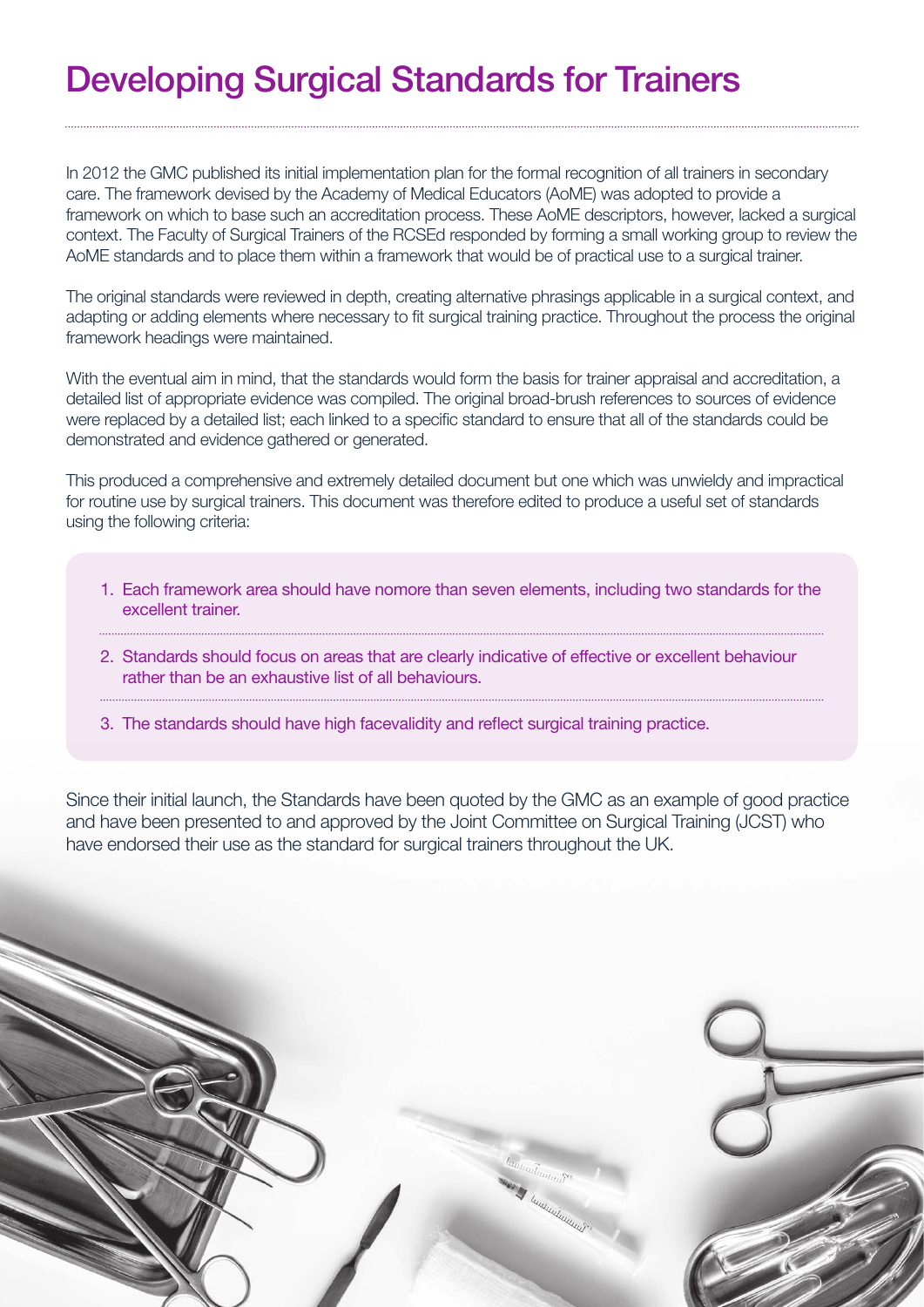## Standards for Surgical Trainers

The standards themselves are laid out in the pages that follow. It is intended that all Educational and Clinical Supervisors meet the standards of effectiveness in framework areas 1 to 4 and 7. Framework areas 5 and 6 apply only to named Educational Supervisors.

Each framework area contains four elements:

- A. A title that gives first the focus and also links to the same framework areas in other standards.
- B. A simple summary of the framework area's focus.

- C. Standards for the effective supervisor.
- D. Standards for the excellent supervisor.

#### Effective or Excellent

The original AoME framework is set under two headings – that for the effective and that for the excellent supervisor respectively.

The effective standards are described in terms of trainer behaviours that are readily demonstrable and behaviour focused. This should enable a trainer to have clarity of purpose about the role of a surgical trainer and also facilitate the gathering of evidence related to that domain or element.

The excellent standards are deliberately more broad-brush in description with a maximum of two elements per domain. They generally refer to the trainer's activities within the wider landscape of surgical education and training outwith the immediate workplace-based training environment.

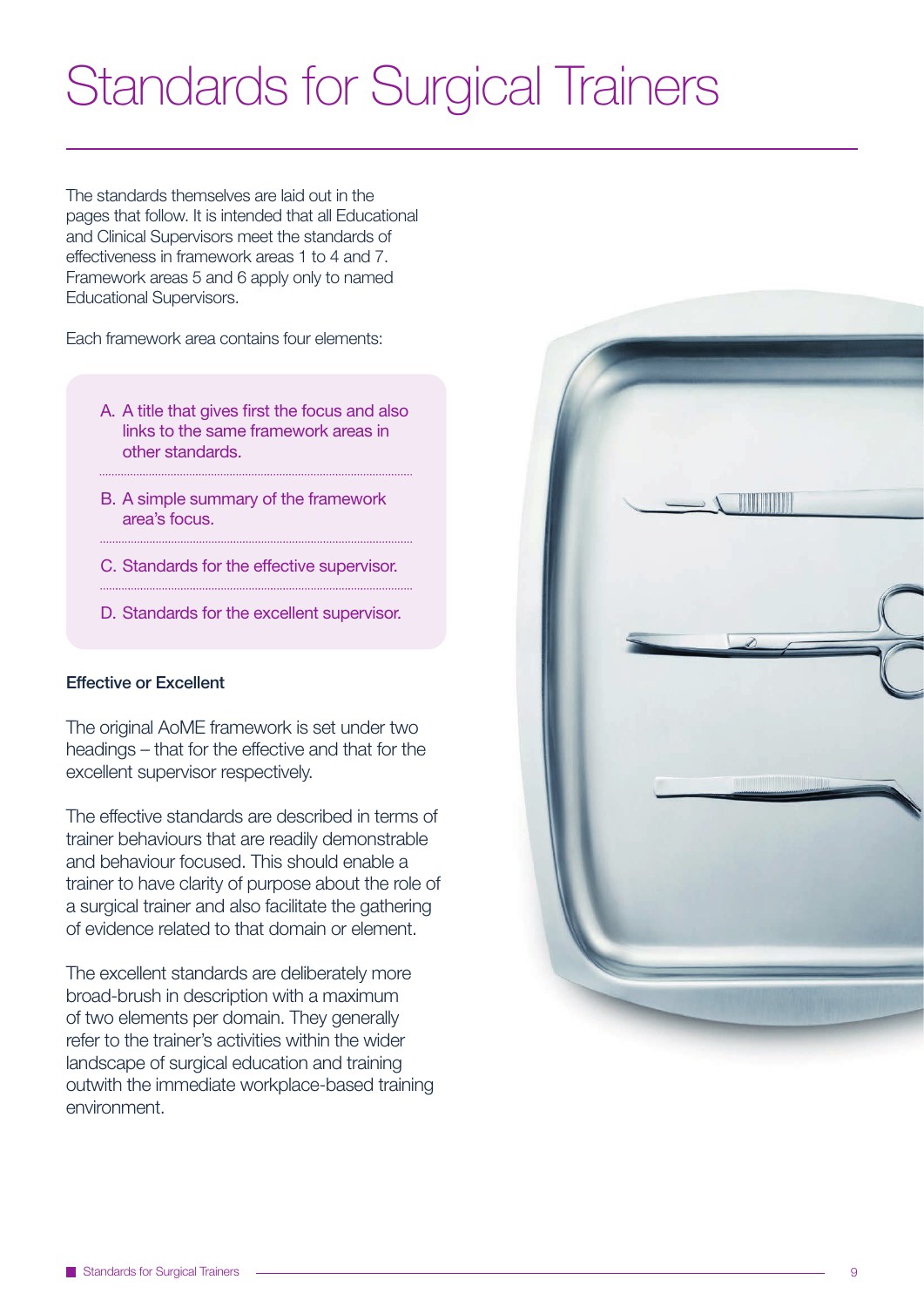### Framework Area 1:

#### Ensuring Safe and Effective Patient Care through Training

As a trainer you demonstrate the highest standards of safe surgical care, and are able to incorporate high quality training into your care delivery.

#### The Effective Trainer

- A. Acts to ensure the health, wellbeing and safety of patients at all times, balancing the needs of service delivery with training.
- B. Ensures that the trainee has an explicitly identified supervisor available in all clinic and theatre lists.
- C. Adapts their working practice to maximise training opportunities.
- D. Ensures their trainee has a safe and thorough induction to the unit.

E. Provides the trainee with graded supervision appropriate to their stage of training.

#### The Excellent Trainer

- F. Uses training opportunities to improve quality of care and patient safety.
- G. Acts to protect and promote training within the workplace.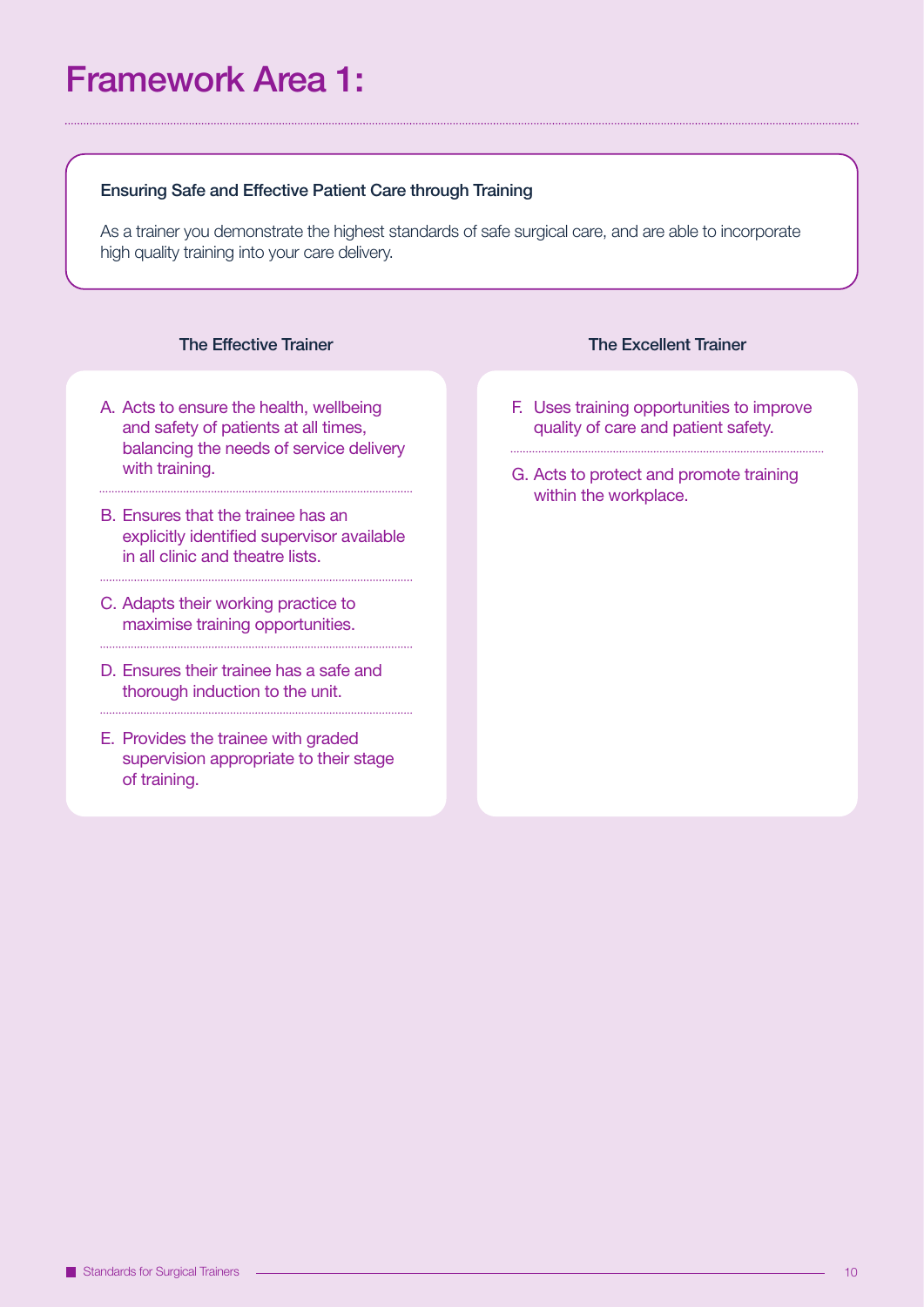### Framework Area 2:

#### Establishing and Maintaining an Environment for Learning

As a trainer you are able to identify and use a wide variety of learning topportunities and promote a culture of learning within your unit.

#### The Effective Trainer

- A. Demonstrates positive attitudes and behaviour towards training, trainees and safe patient care.
- B. Provides training opportunities for all trainees sent to the unit.

- C. Selects training opportunities that develop trainee's knowledge, skills and attitudes appropriately.
- D. Organises theatre and clinic lists to provide suitable learning opportunities.
- E. Manages the trainee's workload to ensure compliance with EWTR while protecting training time.

#### The Excellent Trainer

- F. Involves the trainee in improving the educational environment.
- G. Involves the wider surgical team in teaching and training.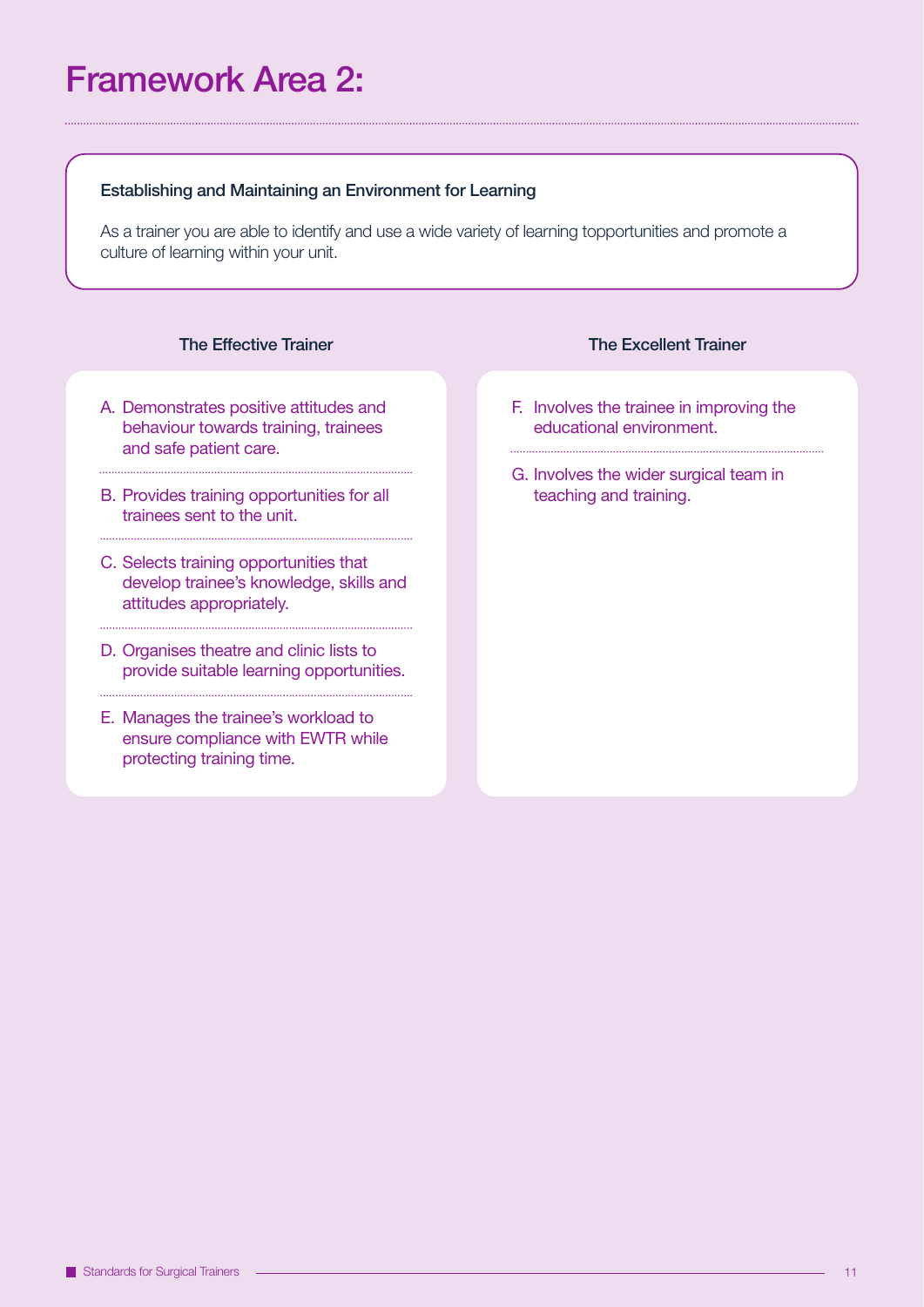### Framework Area 3:

#### Teaching and Facilitating Learning

As a trainer you plan and implement suitable learning and training activities for all your trainees.

#### The Effective Trainer

- A. Knows the curriculum outcomes for the trainee.
- B. Provides the trainee with practical training experience appropriate for their stage.

- C. Utilises a range of teaching and training techniques within a variety of clinical environments.
- D. Coaches the trainee in self-directed learning activities.

E. Encourages trainees to undertake appropriate external training opportunities.

#### The Excellent Trainer

F. Demonstrates exemplary knowledge, skills and attitudes in surgical training

G. Actively engages in development and delivery of training beyond the immediate surgical workplace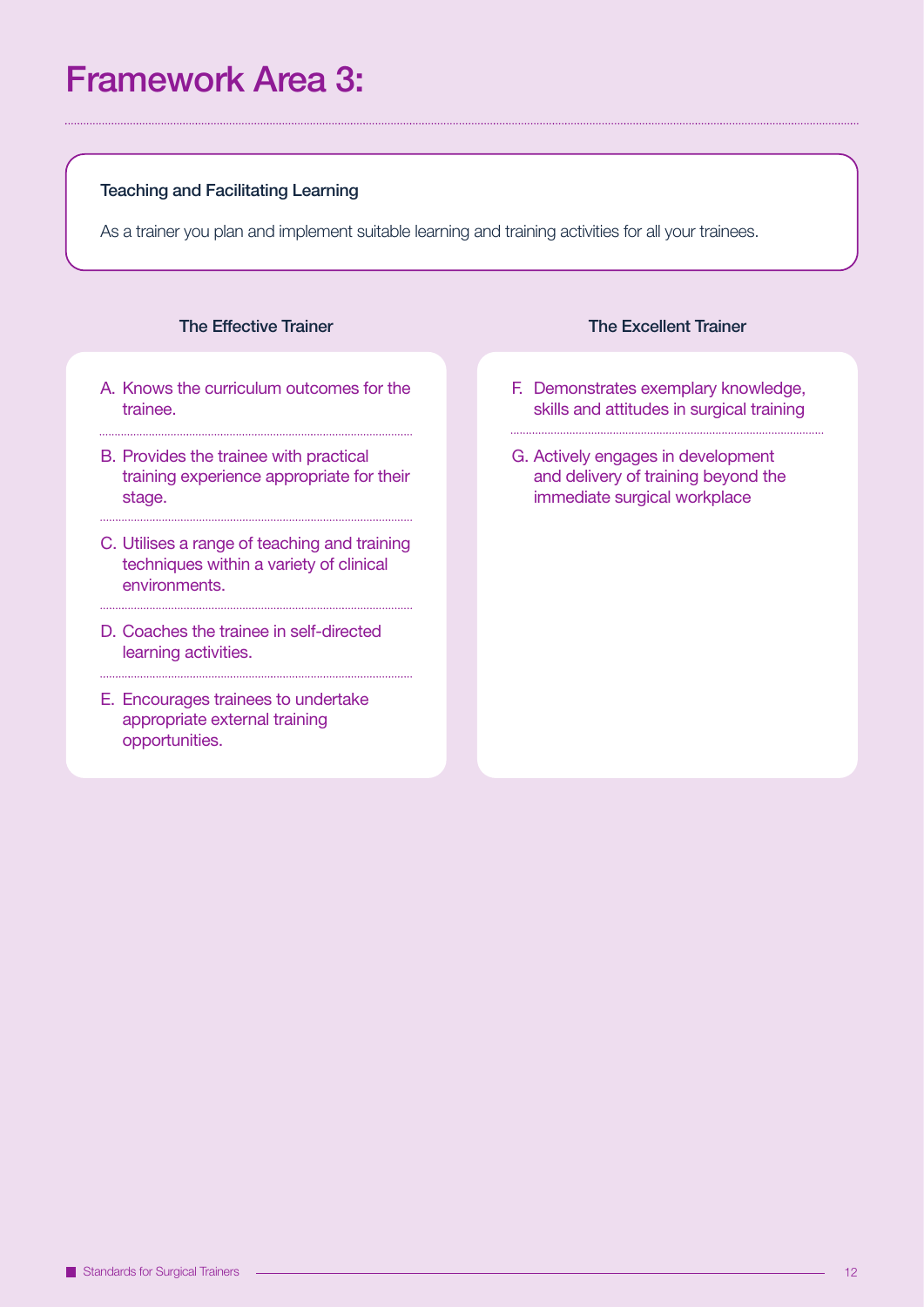### Framework Area 4:

#### Enhancing Learning through Assessment

As a trainer you are able to use available assessment tools to assess and progress your trainee's performance in all aspects of surgical care.

#### The Effective Trainer

A. Regularly observes and assesses the trainee's technical and non-technical performance.

- B. Gives appropriate, specific and regular feedback to improve trainee performance.
- C. Supports the trainee in optimising learning from all curriculum-defined assessment tools.
- D. Supports the trainee in preparation for professional external examinations.

#### The Excellent Trainer

E. Engages in depth with Workplace Based Assessments, supports and encourages colleagues in their use.

F. Engages in wider surgical specialty assessment projects, research and development.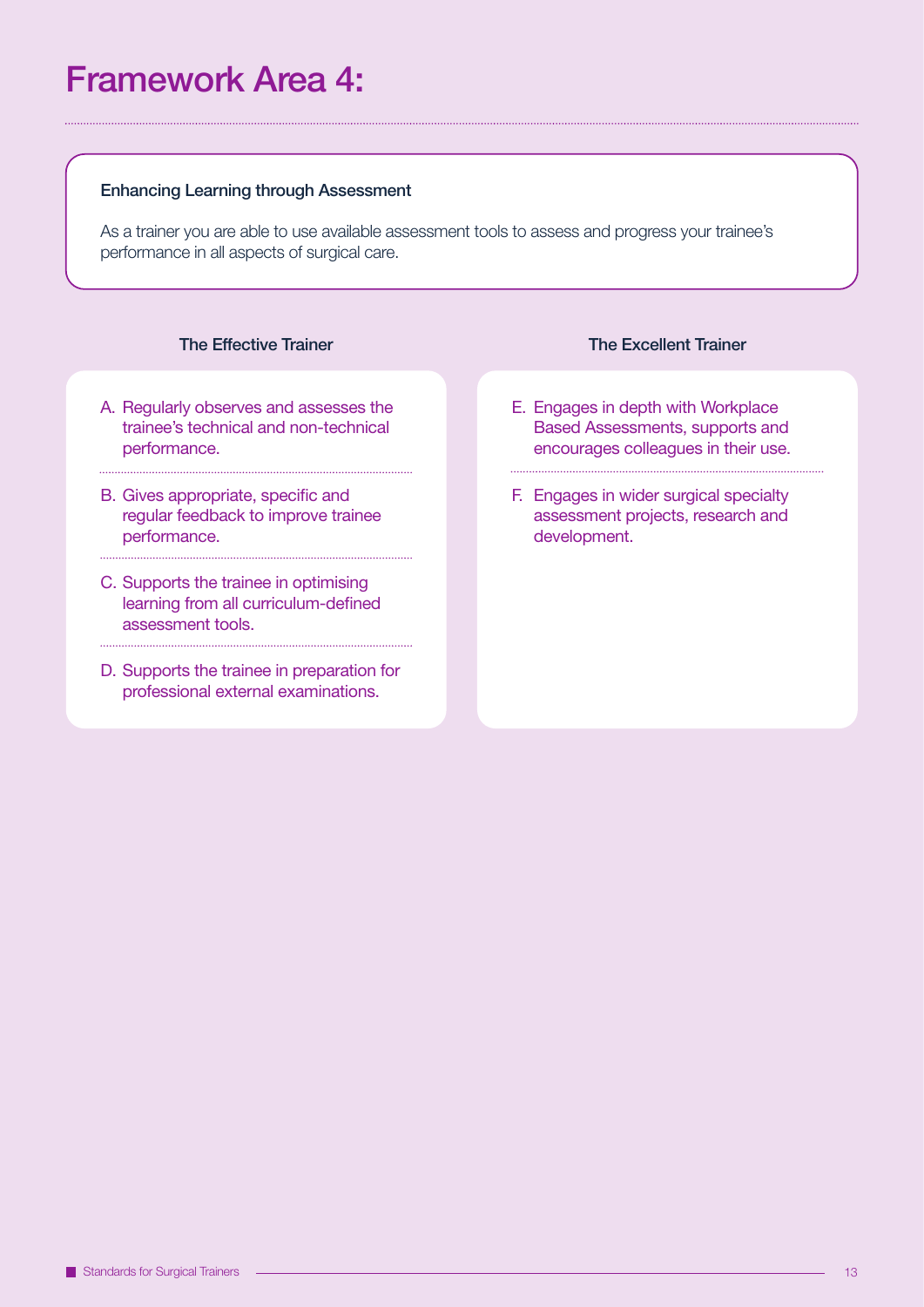### Framework Area 5:

#### Supporting and Monitoring Educational Progress

As a trainer you are able to set appropriate goals and review your trainees progress in regard to these and the agreed curriculum.

#### The Effective Trainer

A. Sets an appropriate learning agreement with the trainee that complies with current curriculum stage.

- B. Reviews and monitors the trainees progress though regular meetings.
- C. Uses e-portfolios (e.g. ISCP) to monitor the trainee's progress.
- D. Provides written structured reports on the trainee's progress.
- E. Identifies and engages with the trainee in difficulty.

#### The Excellent Trainer

F. Engages in research, development and governance activities in the wider surgical training context.

G. Provides coaching and mentoring for trainees beyond basic requirements.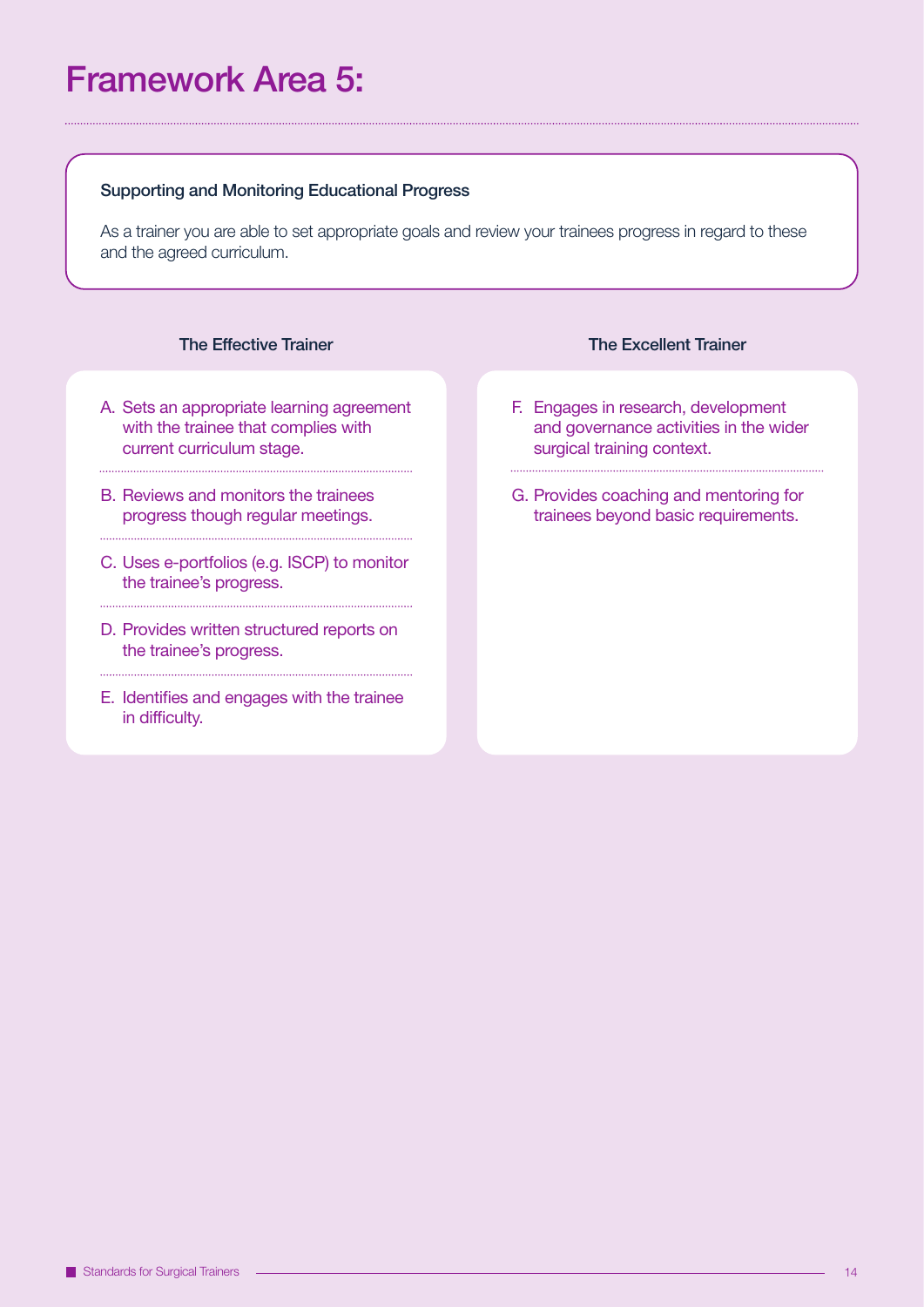### Framework Area 6:

#### Guiding Personal and Professional Development

As a trainer you are able to act as a role model and source of guidance in the wider sphere of professionalism in the surgical workforce.

#### The Effective Trainer

A. Demonstrates exemplary professional behaviour.

- B. Builds effective supervisory relationships balancing confirmation with challenge.
- C. Sets and maintains personal and professional boundaries when
- D. supervising trainees as laid out in Good Medical Practice.

E. Identifies the need for careers or personal advice or support (e.g. occupational health, counseling, deanery careers unit), and refers on to other agencies in a timely manner.

- The Excellent Trainer
- F. Is involved in the wider context of professional development of trainees
- G. Develops skills related to coaching and mentoring above the standard supervisory role.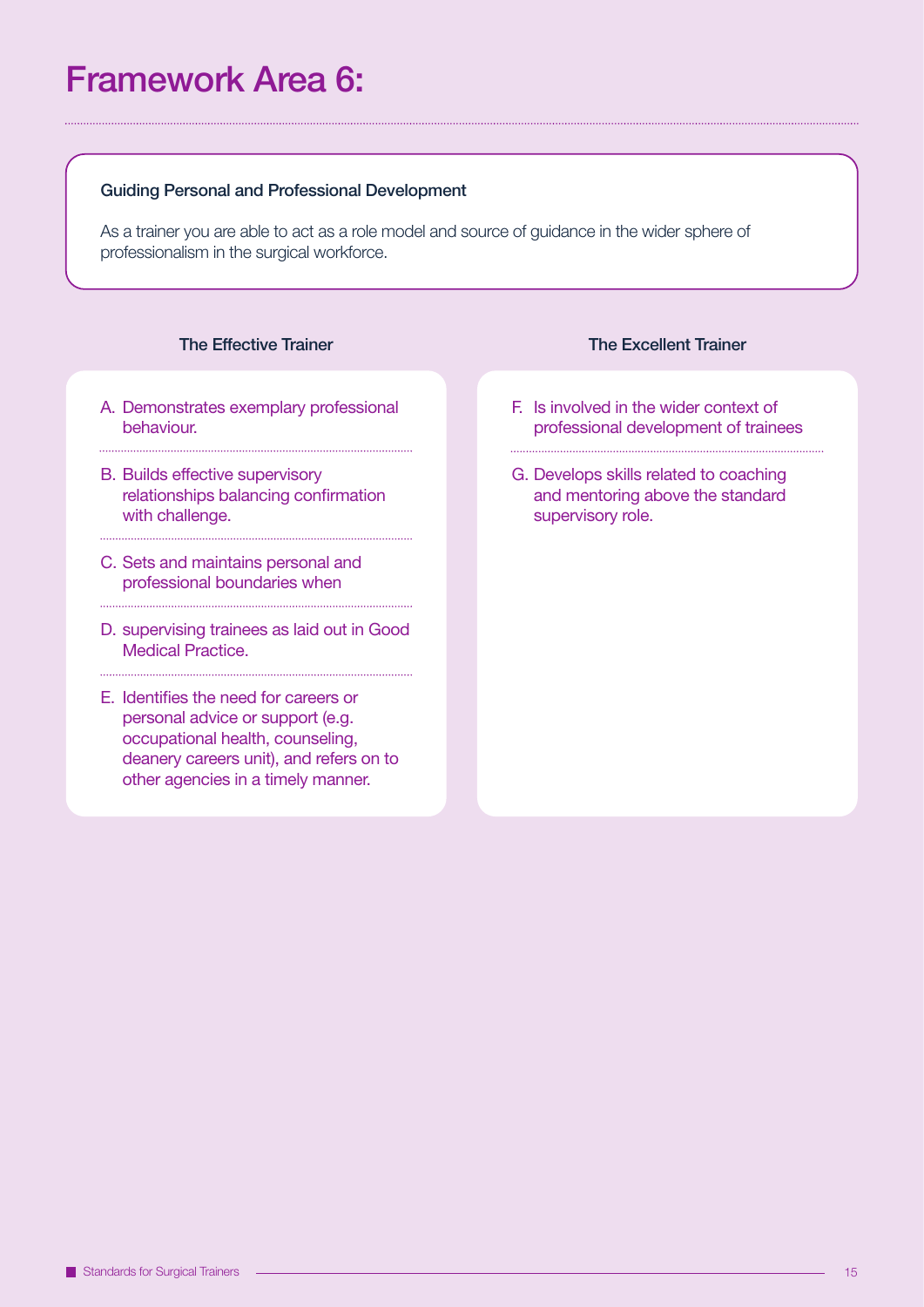### Framework Area 7:

#### Continuing Professional Development as a Trainer

As a surgical trainer you continuously review and enhance your own performance.

#### The Effective Trainer

- A. Gathers feedback on their own performance as a trainer to benchmark against training curriculum.
- B. Acts to improve their performance as a trainer.

C. Maintains up to date professional practice in all contexts in keeping with the principles of Good Medical Practice.

#### The Excellent Trainer

- D. Actively challenges poor practice and champions positive change in themselves and others.
- E. Engages in further self-development as a trainer and promotes development in others.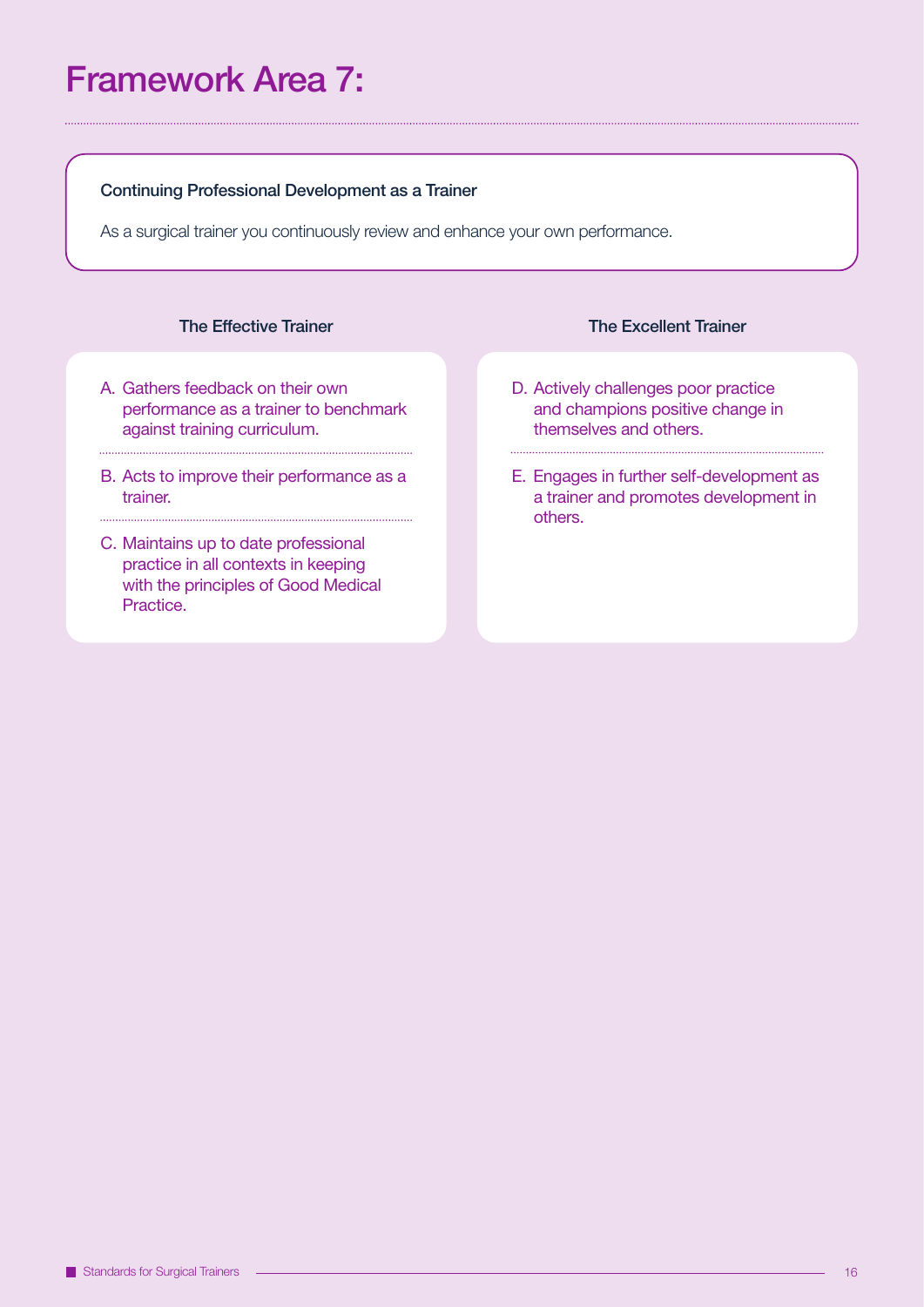## Providing Evidence for the **Standards**

#### The Need for Evidence

Standards for trainers are irrelevant without the evidence to prove to all concerned, not least to the trainer themselves, that they are being met. In order to prove that a surgical trainer is meeting (or exceeding) the required standards, and to identify areas for development, a mechanism is needed to generate and summarise this evidence. Throughout the development of these standards a method of evidence collection has been developed in tandem that we have named the Trainer's Portfolio.

#### Using the Evidence

For a surgical trainer to receive adequate professional recognition of his or her functions, and the appropriate time to perform the trainer role, the provision of evidence will inevitably be necessary. This recognition has become an essential part of appraisal and revalidation for those with a named trainer role. It is hoped that this described standard set of behaviours expected of surgical trainers, and evidence that these standards are being met will increase the recognition of the importance of the role of the surgical trainer. In the future being an accredited trainer will be "a badge of honour reserved for the very best" (HEE 2013).

#### Use of the Standards

These standards are designed to be useful and practical and to reflect what actually happens within the surgical training environment. While primarily designed with the process of accreditation of the trainer in mind, they may also serve a number of other purposes: at a personal level, a peer level and a regulatory level.

#### Personal Reflection

Probably the most important use of these standards will be in self-evaluation. These standards provide a framework against which surgical trainers can measure themselves and their current training activities. They can be used as a basis for personal reflection as a trainer. They enable the trainer to identify areas of weakness, possibilities for improvement and further learning needs. At a simple level, these standards can be thought of as a road map for the behaviours of a surgical trainer, and should provide a useful framework for self-reflection on current training practice. Most surgeons are used to reflecting on their clinical practice as a matter of course, and this framework will enable trainers to reflect on their training practice with similar effectiveness and rigour.

#### Peer Review

The standards can be used as a common language for evaluation of your training practice by your peers, or conversely for review of colleagues' training practice. The most powerful and useful feedback for a trainer can come from peers but is rarely sought. In this regard these standards can act as a useful scaffold on which to base mutually beneficial conversations to improve the quality of training.

#### Recognition and Accreditation

These standards are, of course, an adaptation of the standards that the GMC have adopted as the framework for the recognition of trainers. They are explicitly mapped to the AoME standards and so will fulfill the requirements of this process. As such, they provide a useful framework for the educational appraisal of trainers from the viewpoint of both appraiser and appraisee. The College and in particular the Faculty of Surgical Trainers would hope to see all standards met as part of the behaviour expected of our members.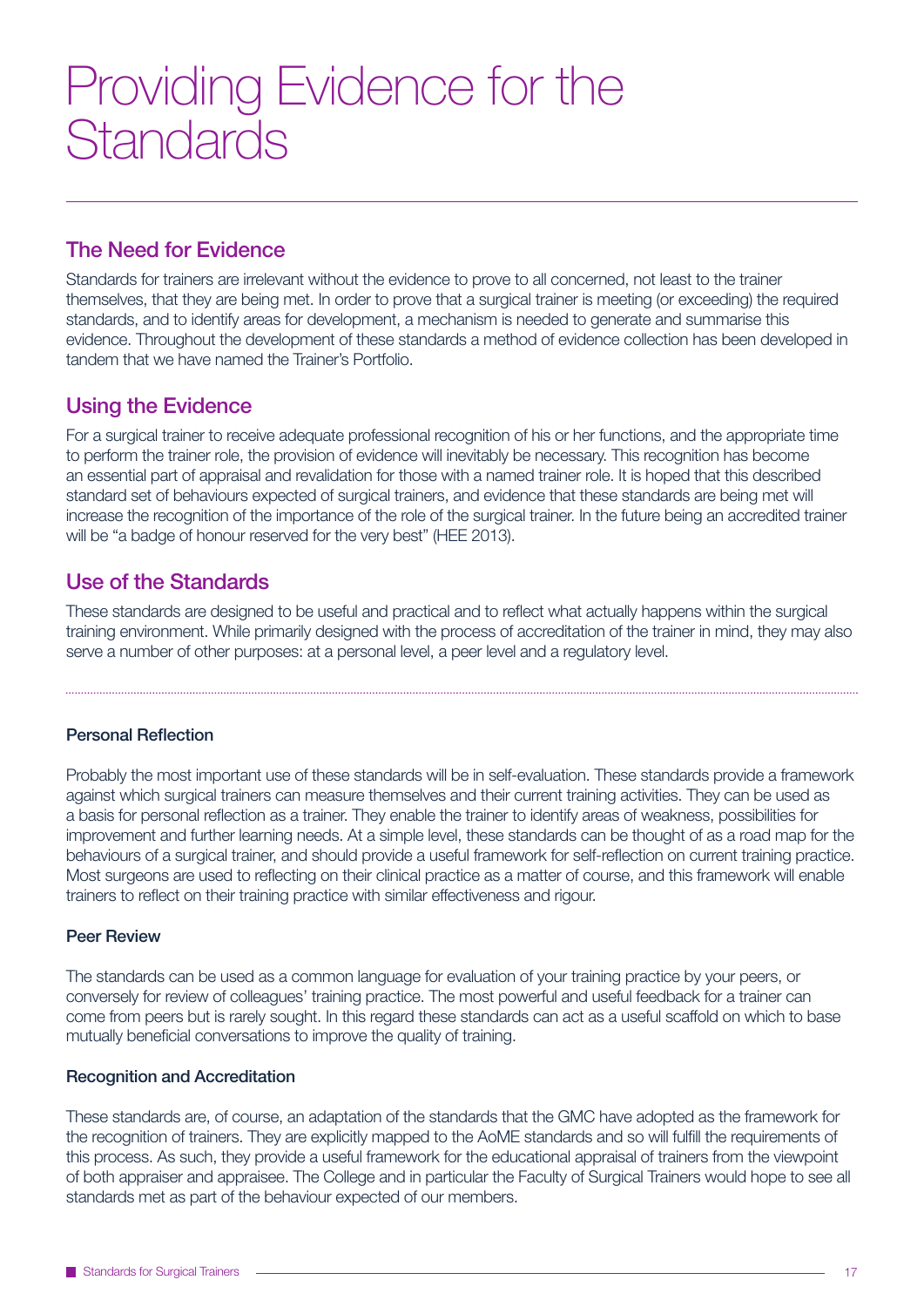### Meeting the Standards

In meeting the standards, we need to satisfy the interests of all stakeholders. These standards should provide a benchmark of quality for trainers and so ensure excellent training for our trainees. The ultimate beneficiaries of high quality surgical training are the patients themselves, present and especially future. The GMC has not stipulated a strict level of pass or fail when it comes to being recognised as a trainer. At the time of writing of this document the responsibility for benchmarking has been left to Educational Organisers (EOs). The individual Educational Organisers such as the Deaneries or Local Education and Training Boards will define how the framework areas can be met, and requirements may vary.

The Faculty of Surgical Trainers wants these surgical standards to act as a focus for what an effective and an excellent surgical trainer should do. We also want these standards to be aspirational – ensuring that a trainer strives to meet the next level, or to fulfil the next domain. It should be borne in mind however that EOs will have the ultimate say in whether an individual passes the approval process and that there is likely to be variation in assessing the standards depending on the views of the EO.

As a Faculty of Surgical Trainers we hope that all trainers who are committed to excellence throughout their surgical practice would provide evidence of success in meeting 100% of the effective level standards for the majority of their career as a trainer. While this may seem onerous, it should be realised that the effective elements from all the domains are activities which should be taking place in the normal day to day work of supervising trainees and so should be achievable over a five year cycle without the need for excessive additional commitment. With this in mind, and acknowledging that there is no reliable evidence base to support a definitive view, we recommend the following:

1. All trainers should be formally reviewed annually within a five year appraisal cycle.

2. Clinical Supervisors should meet 100% of the effective standards in domains A, B, C, D, and G over this five year cycle.

3. Educational Supervisors should meet 100% of the effective standards in all seven domains over this five year cycle.

- 4. All trainers should aim to provide some evidence within each of their relevant domains annually.
- 5. A trainer who fails to generate satisfactory evidence in any relevant domain must provide evidence for that domain in the next year.
- 6. A trainer who fails to meet 60% of the standards or has major deficiencies in a particular area at a formal review should undergo further review in a shorter time period.
- 7. Trainers who consistently fail to meet 80% of the standards at effective level should re-examine their role as a trainer.
- 8. Any trainer acting in a senior role e.g. Programme Training Director should meet 100% of the standards at effective level and a significant proportion at excellent level.

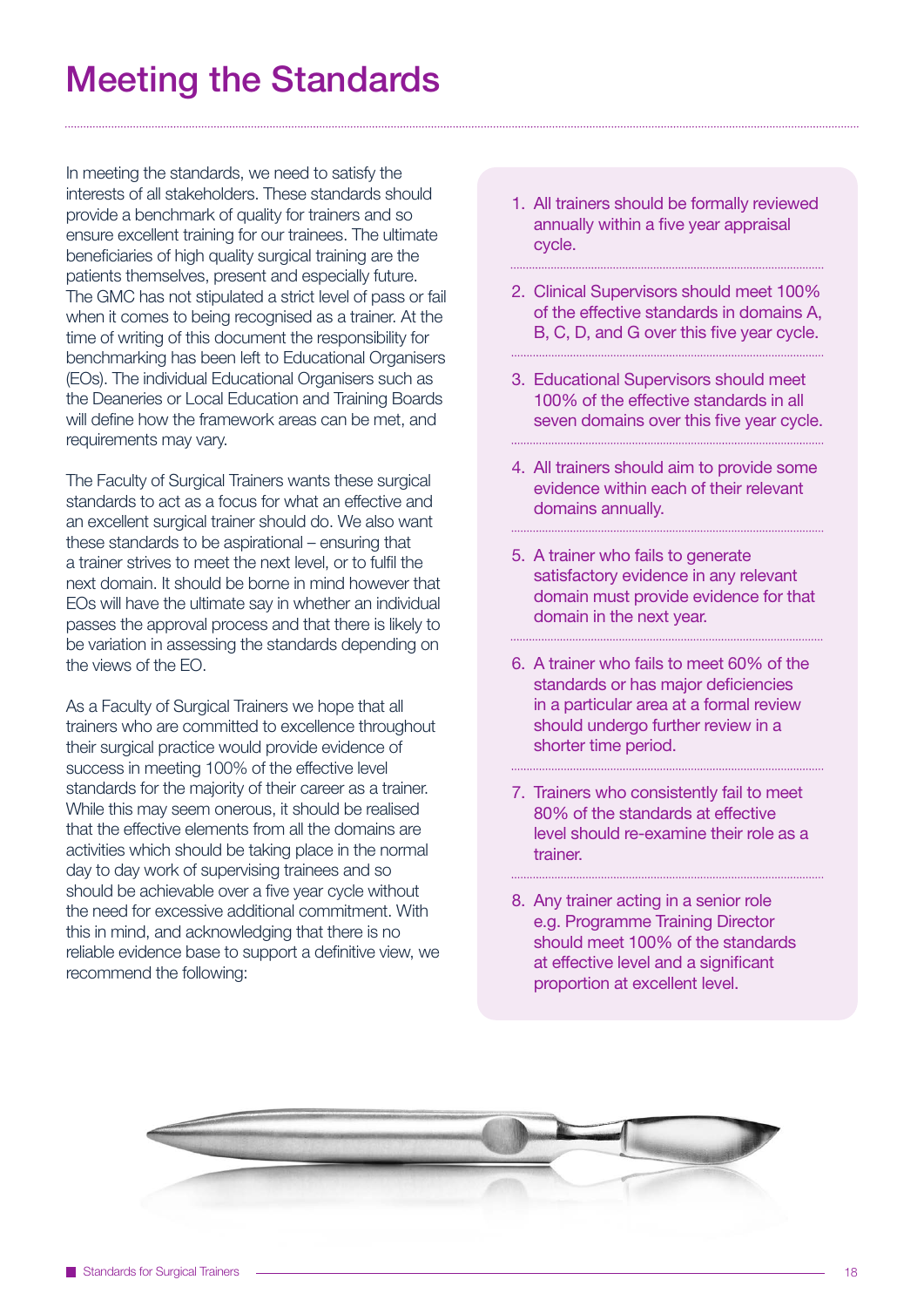# Generating and Collecting Evidence: The Trainer's Portfolio in ISCP

We believe that it is vital that gathering evidence that you as a trainer meet these standards should be effective, should minimise duplication of effort and should not be reduced to a tick box exercise or present an unnecessary bureaucratic burden. Therefore after initial design of a series of evidence gathering tools by the Faculty, we have worked closely with the Intercollegiate Surgical Curriculum Programme (ISCP) to integrate these tools into the current version of ISCP (Version 10).

As a trainer you are already familiar with the ISCP interface, and use it to enter evidence that your trainees can use to document their training progress. With the addition of a new trainer's area, you will now also be able to use the ISCP website to gather evidence on your performance as a trainer, and have this evidence automatically mapped to the relevant domains in the Standards framework. The Trainers Portfolio is integral to ISCP and is contained within the new trainer's area. It is divided into the following sections for evidence collection-

#### Trainer Dashboard

The Trainer Dashboard will provide an at a glance summary of what evidence has already been provided in all framework areas.

#### Trainer profile

The trainer profile outlines what you as a trainer can offer to a trainee and is itself a form of evidence of the trainer's reflection on his/her own provision. Within the profile you will designate your training role, and give details of any formal and informal additional training roles that you hold. You will also give details of what clinical areas you can provide training in, as well as what opportunities you provide for training in Generic Professional Capabilities.

#### Trainee feedback

This consists of factual feedback from the trainee to the trainer. One form can be completed for each trainee for each training attachment. The questions are designed so that the trainee answers as objectively as possible via tick box and optional comments avoiding subjective opinion wherever possible. This form can be sent electronically to your trainees and the output will only be visible to you as a trainer after a minimum of five forms have been completed, to help preserve anonymity.

#### Peer feedback

This form can be sent to peers and other trainers to gather further feedback mapped to the relevant domains. The data from the questionnaire will again only be visible after a minimum of five forms have been collated to preserve anonymity.

#### Assessments Summaries

This is an automatically generated section, linked to the workplace based assessments (WBAs) that you fill in for your trainees. It will collate the numbers and types of WBAs that you complete and automatically map this training activity to the relevant framework areas to provide evidence of your assessment activity.

#### Reflective notes

In this section trainers can select from a variety of forms designed to help to record their reflection on different types of training activity. This will be useful in allowing trainers to provide evidence in framework areas where they have not previously gathered any evidence.

#### Documents library

The documents library will import copies ofcertificates or scanned documents as evidence of training activities such as attending training related courses. The trainer will be able to select the relevant framework areas that the document will map to.

The Trainer's portfolio will produce, at its simplest, a PDF output that is mapped to the framework areas of the standards. This output will clearly indicate to the trainer's appraiser where they have provided evidence of their training activity over the past 5 years. This should provide a clear and unambiguous record of training activity that can be used to maintain GMC recognition as a trainer.